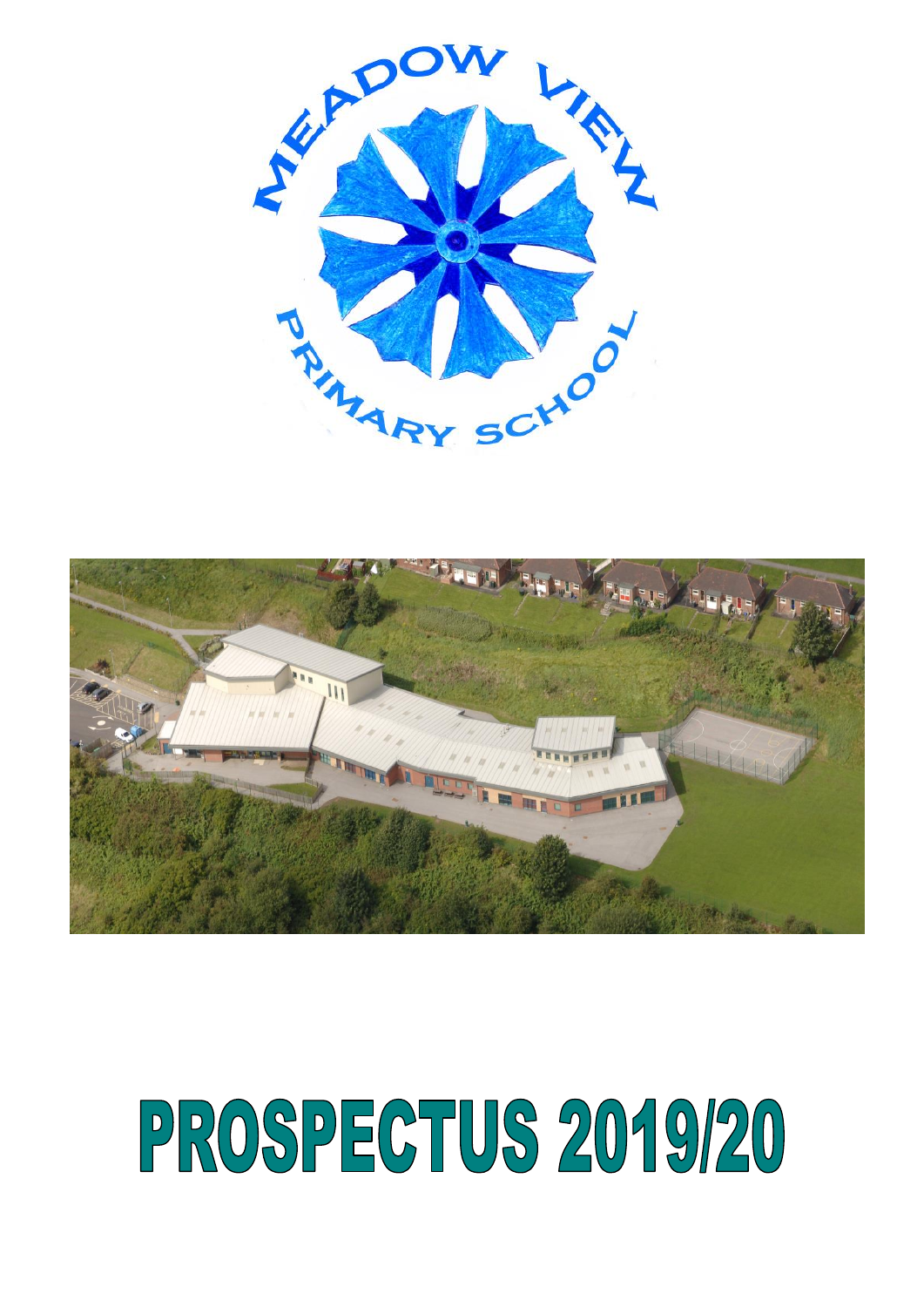## **PROSPECTUS**

## 2019-2020

## **Contents**

- Schools Address and Details
- Prospectus Information
- Introduction from Headteacher
- Mission statement
- Ethos and values of the school
- Admission Arrangements
- What your child needs for school
- What we will provide for your child
- Food in school
- The Curriculum: How We Teach
- Extra Curricular Activities
- What happens if your child is ill?
- Provision for Special Educational Needs
- School Holidays and Term Dates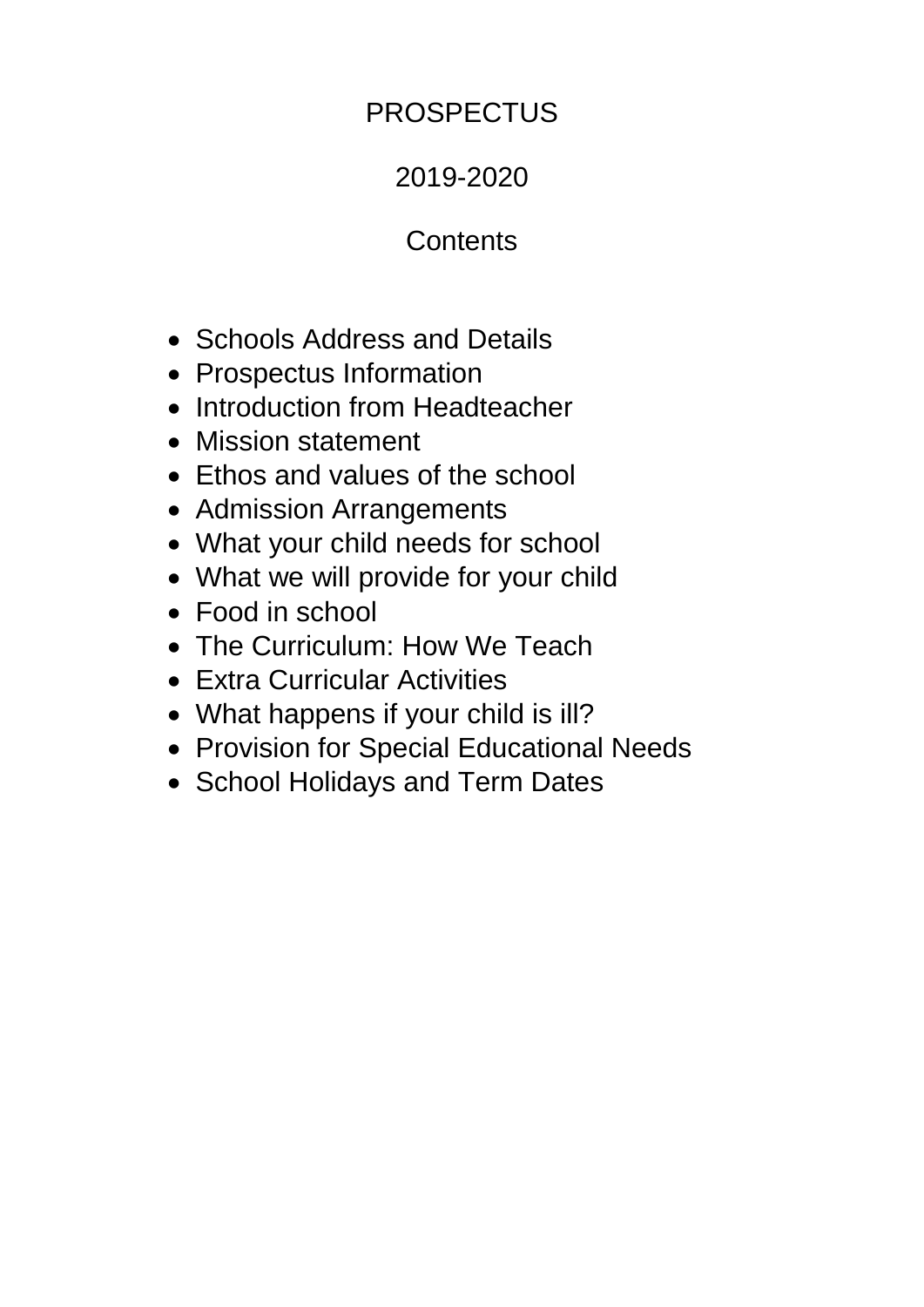

Meadow View Primary School Meadowhall Road Kimberworth Rotherham S61 2JD

Telephone Number: 01709 740500 Email address: meadowviewprimary@rotherham.school Website: [www.meadowviewprimary.co.uk](http://www.meadowviewprimary.co.uk/)

Executive Headteacher Lead: Karen Smith

Head of School: Jenni Logan

School Business Manager: Kerry Taylor

Chair of Governors: Broydon Vickerage

The school is a Community School, maintained by Rotherham Borough Council Children and Young People's Service. However, during this school year we will join JMAT (James Montgomery Academy Trust).

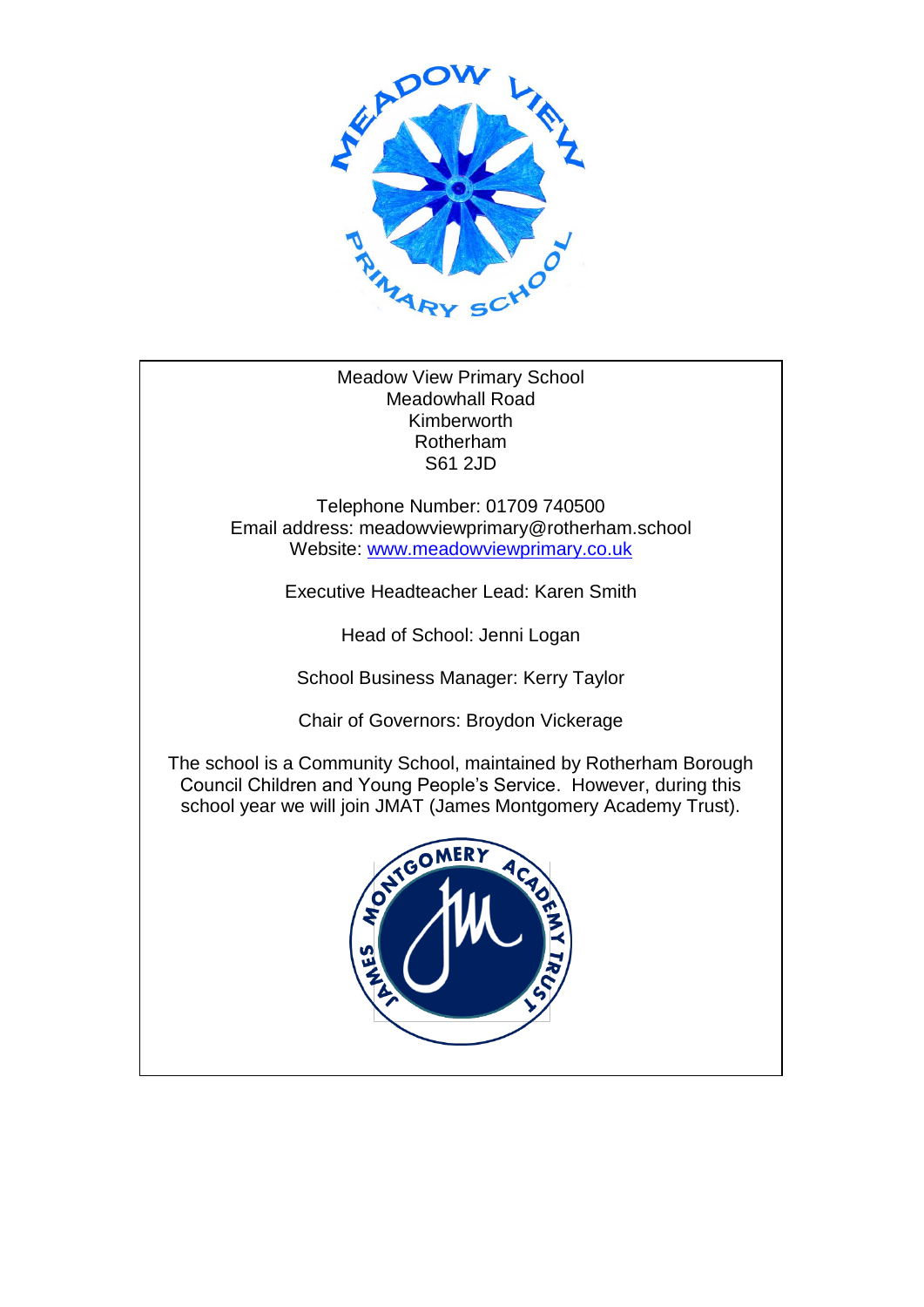## **The School Prospectus**

This booklet is designed to provide useful information for parents who are in the process of deciding which school is the right one for their child. We also hope that it will be useful to members of our local and wider communities who want to find out more about us. We are always happy to provide further information and we welcome visitors. Please get in touch if you would like to make an appointment to visit.

We believe that starting school is one of the most important steps in life and we try to make sure that all of our children are given the best possible start. This involves a two-way communication process, beginning well before the child's first day in our school. We try to find out as much as possible about our new starters through visits, records and talking to parents. We also provide parents with a pre-school pack of detailed information to help ensure a smooth and happy transition to school.



Our Governor Awards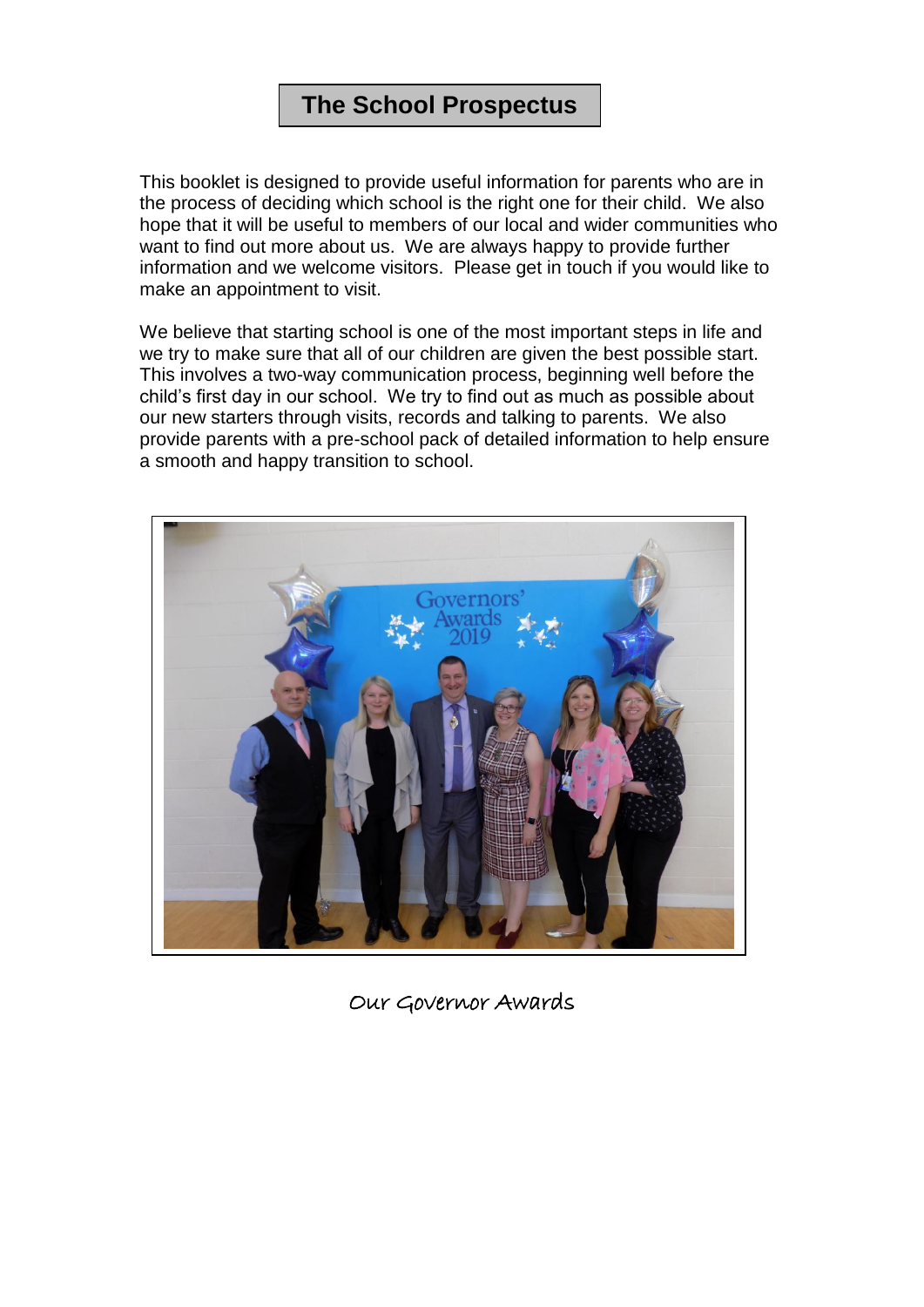Dear Parent,

I am pleased that you are considering Meadow View Primary School for the next stage in your child's development. We are proud of our school, which is rich in history and has served the Kimberworth community for over a hundred years.

Our new building was completed in 2006 and we are very fortunate to have one of the best learning environments in the country. Our building and grounds provide a wide range of learning environments for our children.

At Meadow View Primary School we strive to be as inclusive as possible and to provide all of our children with an equal opportunity to enjoy success. We cater for the needs of boys and girls between the ages of 3 and 11. Our children come from a wide range of background, many who speak English as an additional language, and we cater for the full range of ability, including children with special educational needs. If you have a child who has special educational needs we would encourage you to come and talk to us about their needs and how we might best be able to meet them.

We passionately believe that education is a three-way partnership between the child, the school and parents. We encourage parents to become involved in their child's education, as well as talking to us about any problems that may arise from time to time. Being a school at the heart of the community is important to us. We aim to maintain close ties with our local community, whilst welcoming children from outside our 'catchment area'.

I hope that you find this booklet helpful and that it provides the information that you require. Words on a page can only tell part of the story. To get a full picture of life at Meadow View Primary School you need to visit us. Please get in touch if you would like to make an appointment.

I look forward to working with you in the future and to a successful and fruitful partnership.

Best wishes Yours sincerely

Karen Smith Executive Headteacher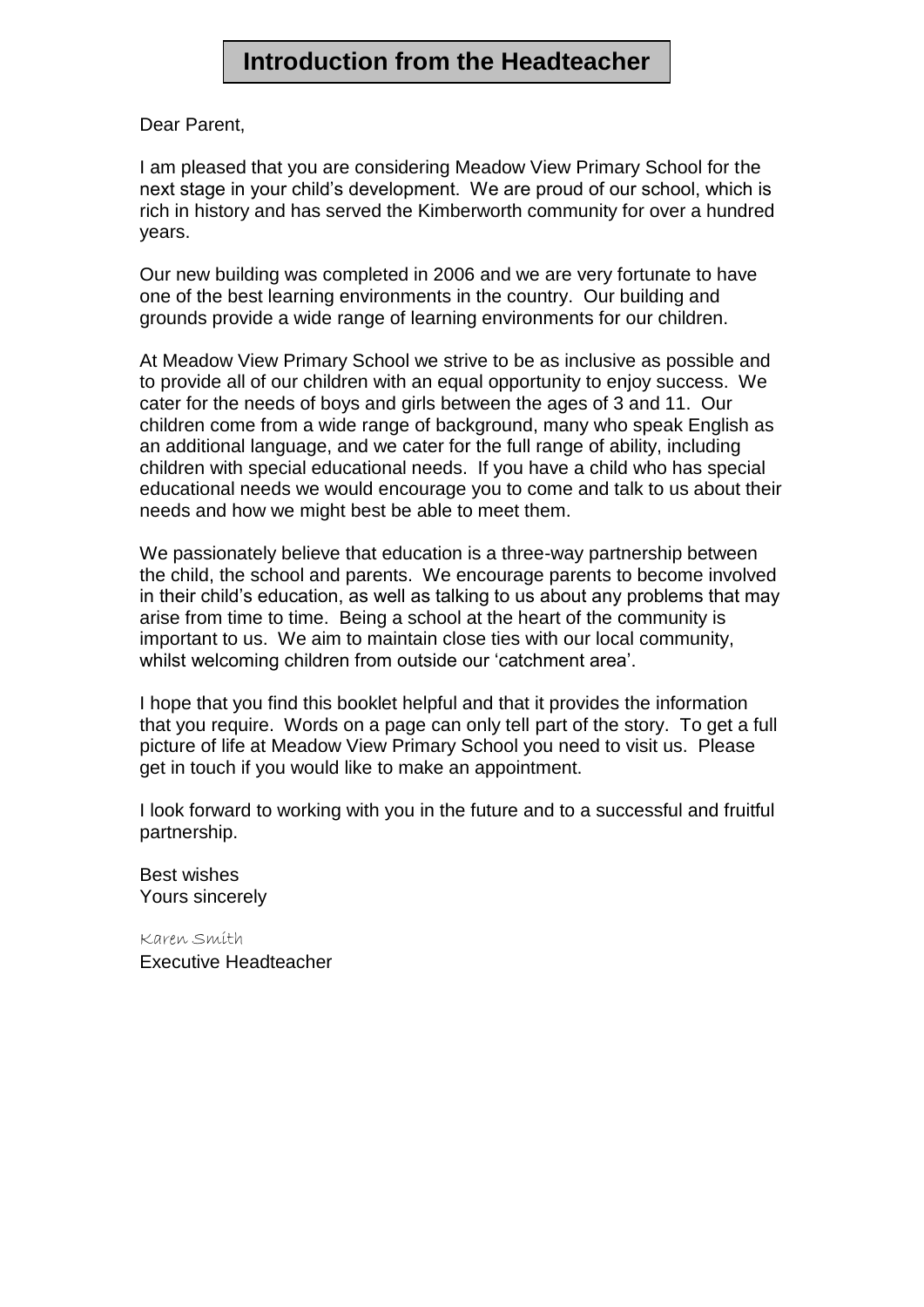## Dream Believe Achieve

## **Mission Statement**

Meadow View Primary School provides all children with an engaging and inspirational learning environment where all teaching staff aim, through the use of high quality teaching, to foster a lifelong love for learning. We aim to develop our pupils through the use of immersive and creative environments ensuring children learn through first-hand experience and with a range of learning techniques. We have established links with the wider community and together we work hard to provide excellent opportunities both in school and in our community.

**Our Vision**

We have an amazing learning community that is safe, inclusive and enriching for all. A place that is child centred and intends to provide its pupils with a wealth of different and enjoyable experiences. Children will develop a pride in their work and achieve their full potential. Every child will have their talents and successes recognised and celebrated.

Meadow View Primary School takes an inclusive approach to developing children's attitudes and attributes which are at the heart of what we do. We believe that by working together with parents and carers, we can nurture children to be:

Happy Independent self-motivated Confident Flexible Respectful Positive We build on these to develop the skills they need for life, such as creativity, communication, teamwork, problem solving and using ICT confidently in order to be able to

## Dream, Believe, Achieve

Using these skills we aim to understand our local, national and global community more and contribute to its development to ensure we are making a difference for the better and prepared for a positive and successful future.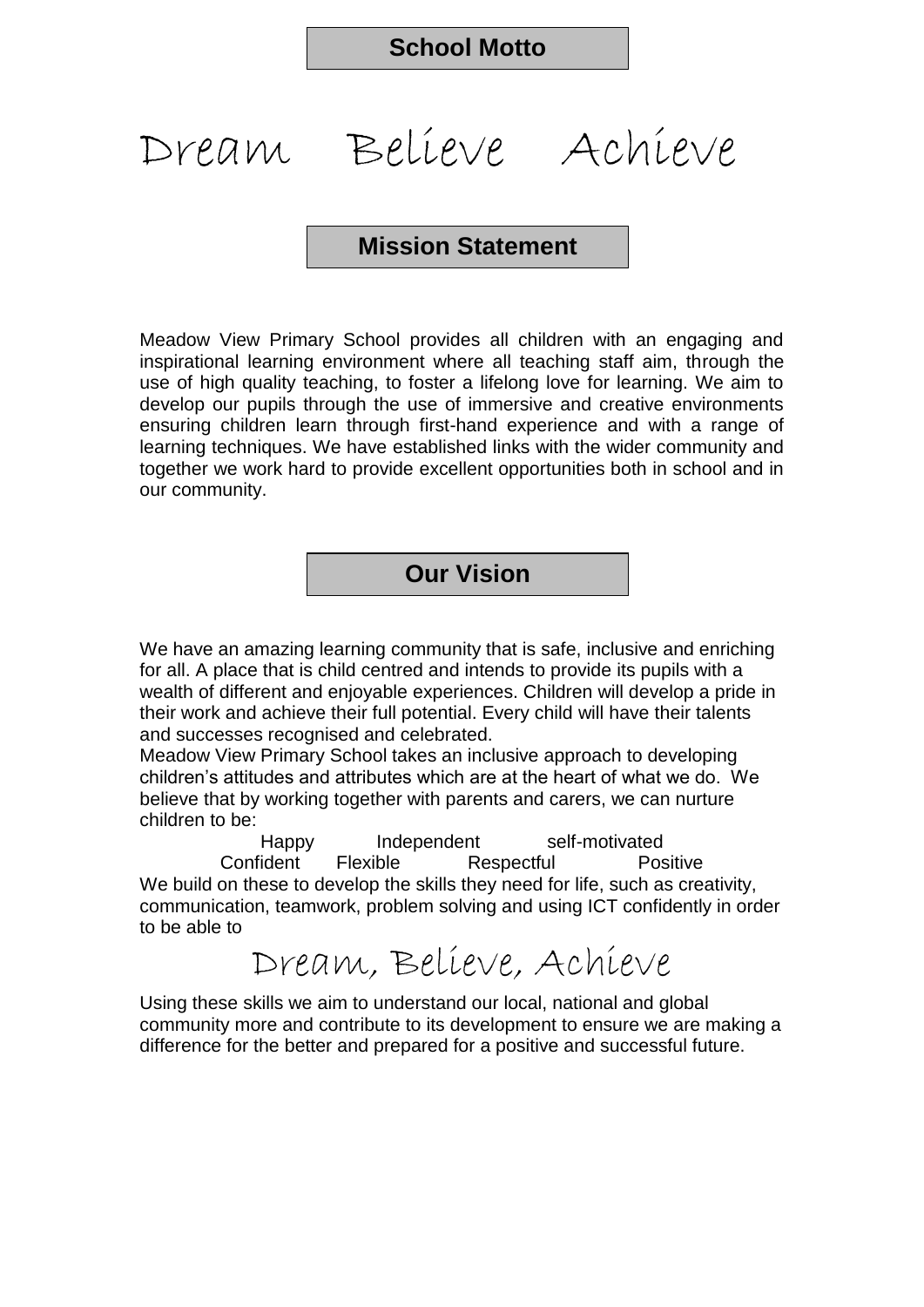

**About Our School**

The majority of the children who come to our school live in the local community, although a proportion in each year group come to us from outside our 'catchment area'.

Our school has a capacity of 320 children and we are currently expecting to have 211 on roll in 2019/2020. The number expected in each year group is shown below:

|         | $ \cdot$  | r.<br>- | v. | $\sqrt{2}$       | $\vee$<br>ں ا | $\Delta$<br>v | VĘ<br>ັ | Y6 | <sup>'</sup> otal |
|---------|-----------|---------|----|------------------|---------------|---------------|---------|----|-------------------|
| 2019/20 | ንበ<br>ZV. | 30      | -  | 24<br><u>.</u> . | 30            | 30            | 30      | 30 | 21                |

The F2 children are full time and F1 on a part time basis during the morning.

As a consequence of our admission number of 40 per year group and fluctuations in the birth rate, we sometimes have to have mixed age classes. Our school curriculum is based on a two-year cycle and teachers work closely together and through careful planning ensure that all children receive the same broad and balanced curriculum.

Meadow View Primary School has a dedicated and skilled staff team; in 2019/20 this will include 9 teachers plus the Headteacher who is based at Meadow View 3 days a week. She also works 2 days for JMAT as an Executive Head Teacher Lead. Mrs Logan is Head of School. We also have an artist in residence, 9 educational support staff, and a range of other support staff. The skills of our own staff are complemented by a number of visiting professionals who provide extra support in areas such as speech and language support, learning support and behaviour specalists.

Our school is part of the Wingfield and Winterhill cluster. Almost all of our Y6 cohort feed into Winterhill.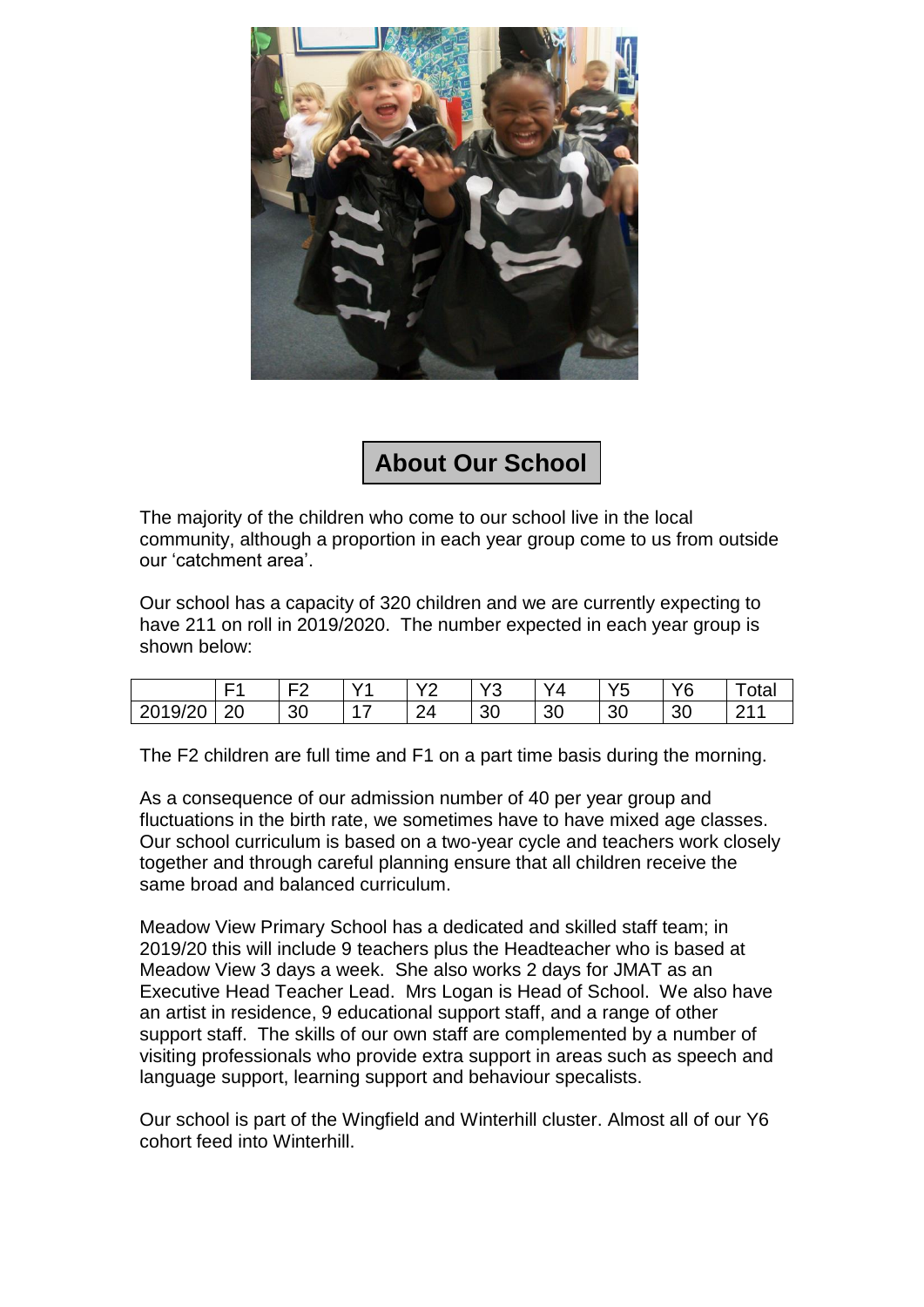## **Admission Arrangement**

If you wish to consider applying for your child to attend the school, you are very welcome to visit. The Head Teacher will be happy to show you round and answer any questions you may have. If you telephone the school on 01709 740500, the office staff will be happy to make an appointment for you.

#### **Admission to the Early Years Foundation Stage**

- Children will be allocated a part time F1 place in the September, January or Easter following their 3<sup>rd</sup> birthday.
- Children will be allocated a full time F2 place at the beginning of the Autumn term following their 4th birthday (Children must be aged 4 by 31st August prior to this.)

#### **Admissions from years 1 to 6**

Our intake limit is 40 children for each year group. If that number has not been reached there is every likelihood that your child will be admitted to the school.

A child's academic ability has no bearing on whether or not he or she is admitted. However, if the Head Teacher thinks that a child's needs cannot be met, or the education of the others might suffer, she may refuse an application in the interests of all parties. The parents should then take Local Authority advice. You may also wish to discuss any number of issues with our Governing Body. Our Chair of Governors is Broydon Vickerage, and our Parent Governors can be contacted via the school.

Children leave for secondary education at the end of the school year in which they become eleven years of age (ie the end of Year 6). The majority of our children go on to Winterhill , further information can be found at [www.winterhill.org.uk](http://www.winterhill.org.uk/)

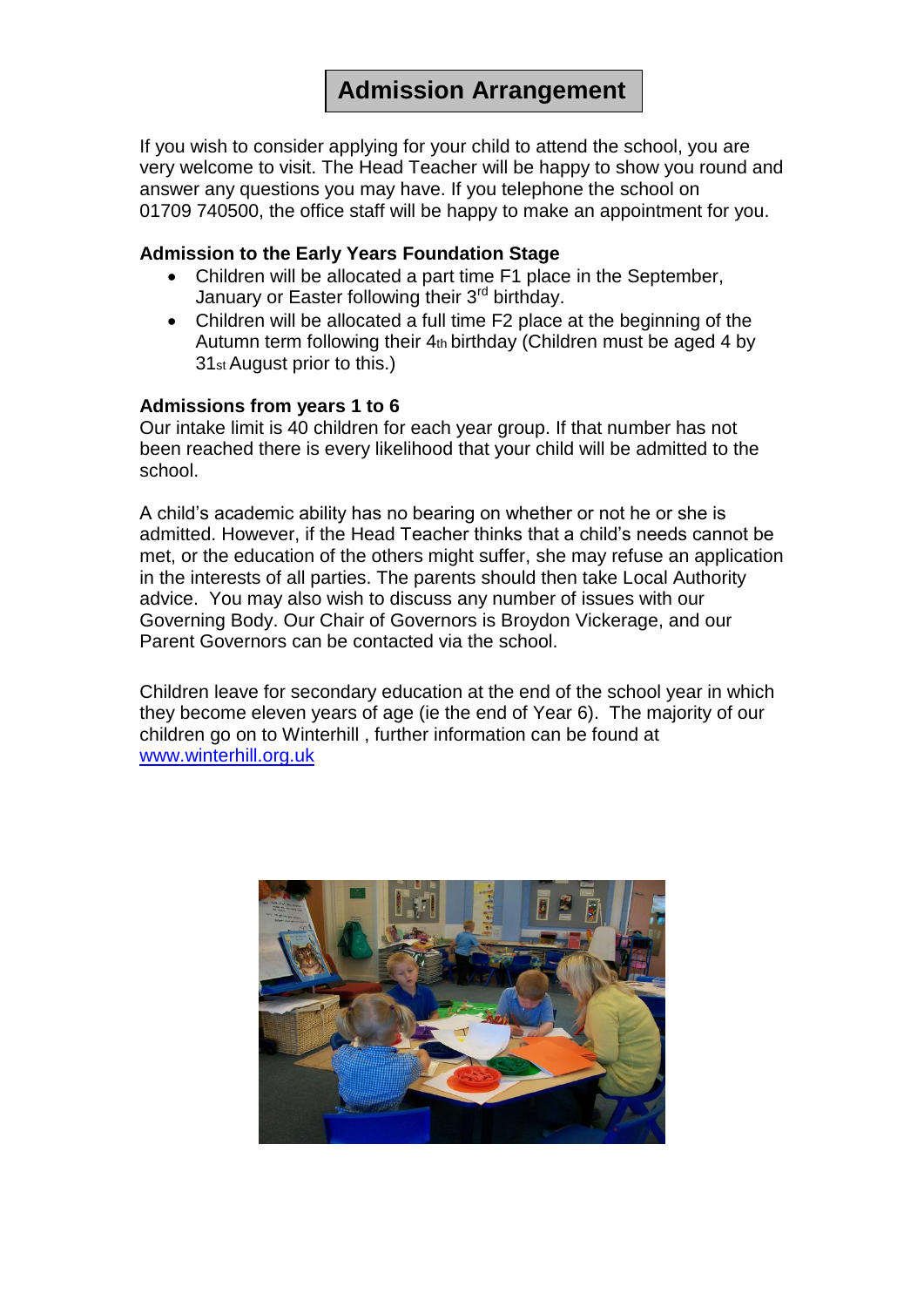## **The Curriculum: How We Teach**

We recognise that each child is an individual, with their own strengths and development needs. We aim to give all pupils access to a broad range of learning experiences to ensure that all have ample opportunities to succeed. We currently follow the National Curriculum for teaching English and Mathematics. However, we are constantly reviewing our practice and identifying different strategies of teaching Literacy and Numeracy to ensure we keep learning exciting and engaging for all children. In March 2011 we achieve **Basic Skills Quality Mark** in recognition of our work and ethos towards the basic skills within the curriculum. This was reawarded for the second time in July 2014 and for a third time in July 2017.

Our teaching across the whole curriculum focuses on the development of

- Key skills for learning and life
- Knowledge and understanding of the world and our place within it
- Values and attitudes

We have a very rich curriculum, with many diverse topics and educational opportunities and recognise the importance of learning through first hand experiences. Visits and visitors enrich our curriculum and in Year 6 children are encouraged to participate in a residential to build and develop a range of skills. Whilst we encourage and support children's learning through first hand experiences, we realise that we can only offer this with the support of parents through voluntary contributions. We hope that parents will continue to support the school in our aim to offer a rich and diverse curriculum.

We have an excellent track record with Arts provision and have been awarded the Arts Council (England) **Artsmark GOLD** award for our outstanding contribution to enriching children's lives through music, art, dance, drama and PE. We gained the **Bronze School Games Mark** in July 2019. We offer dinner time and after-school clubs for children to pursue a variety of interests and talents, and ensure that all children receive a varied, broad and balanced curriculum.

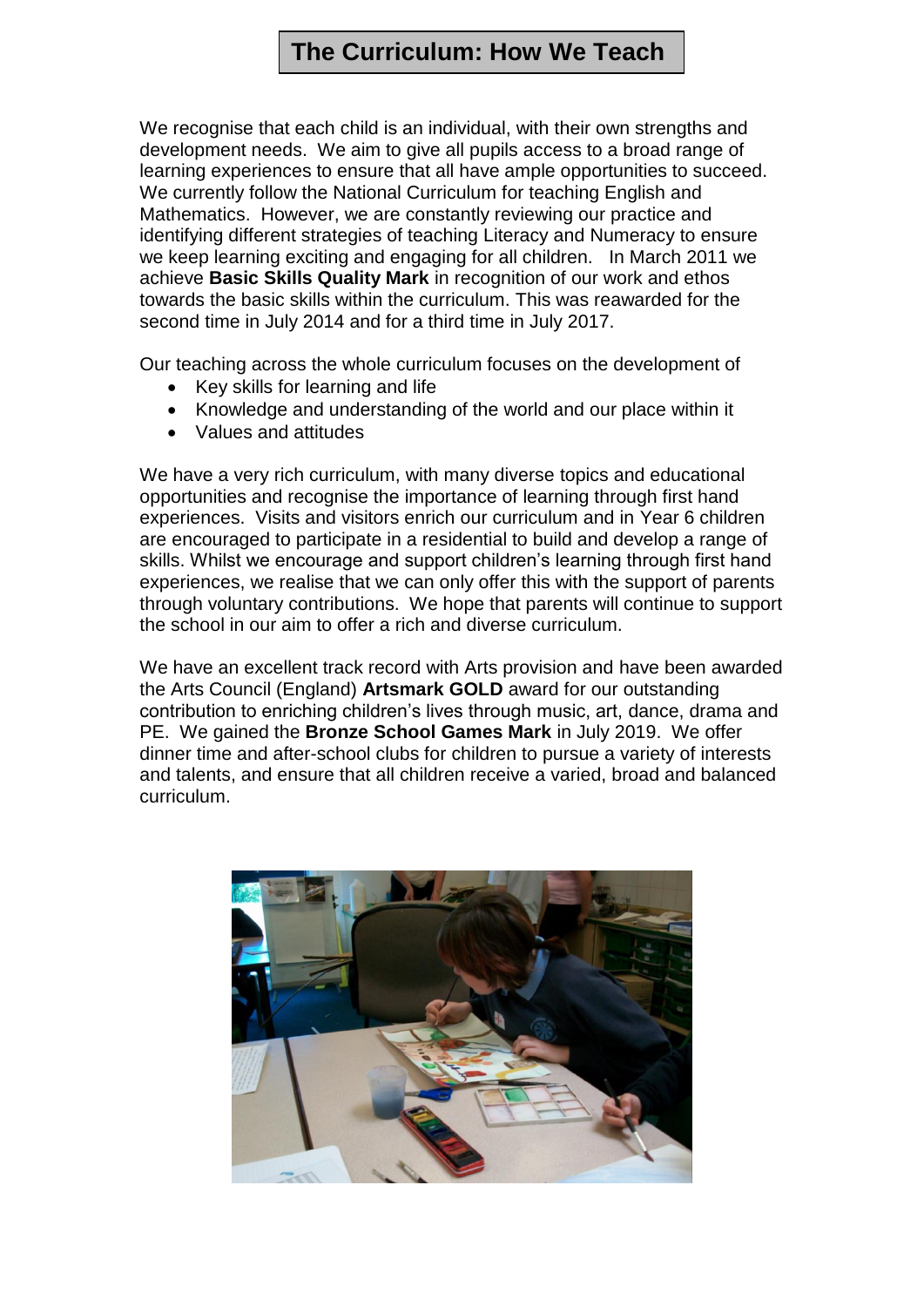## **The Curriculum – What We Teach**

We teach the National Curriculum in the core subjects of English, Maths and and Science, and the foundation subjects of History, Geography, Art, Music, Design Technology, P.E. and R.E. We also teach ICT (Information and Communication Technology) across the curriculum and as a subject in its own right. We are also fortunate to have a Higher Level Teaching Assistant who is an Artist in Residence. Copies of the National Curriculum can be seen on the Department for Education website (DfE).

We teach the National Curriculum through exciting Projects. We have 4 Projects per year in years 1 to 6 and through the year we focus on the 'Be the best that you can be', Past, Present and Passion to ensure that we have an indepth discover and learning experience for history, geography and science. We link areas of learning to give children a real context and meaning, subsequently a deeper knowledge and understanding.

At the start of each term we will let you know the topics that your child will be learning about, so that you can chat to them about current or forthcoming work, take advantage of visits to the local library to pick out appropriate reference books or sit with them to browse the Internet for extra information.

#### **Early Years Foundation stage**

The 'Foundation Stage' planning is based upon National Guidance for the Early Years Foundation Stage. Work is planned following the Development Matters Steps of Progression which lead to the 'Early Learning Goals'.

Planning covers seven areas of learning,

- Personal, Social and Emotional Development (PSED)
- Communication, Language and Literacy (CLL)
- Literacy
- Mathematics
- Understanding of the World (UW)
- Expressive Arts (EAD)
- Physical Development (PD)

It is the aim of the 'Foundation Stage' to provide meaningful and exciting Experiences, linked to the children's interests, to enhance and promote the child's learning. Carefully planned activities ensure continuity and progression across the Foundation Stage.

F1 children receive daily phonics and literacy and maths carpet inputs and develop in the other areas of learning through continuous provision. In F2 children receive daily literacy, maths and phonics inputs and weekly KUW, PSED, CD and PD inputs whilst also developing their skills and knowledge through the continuous provision and focussed group work.

We welcome parent involvement in our school and nowhere is this more encouraged than in the Foundation Unit. If you wish to spend time in the Unit, or have any experience or interest in helping with any of the topics listed above, please don't hesitate to contact us.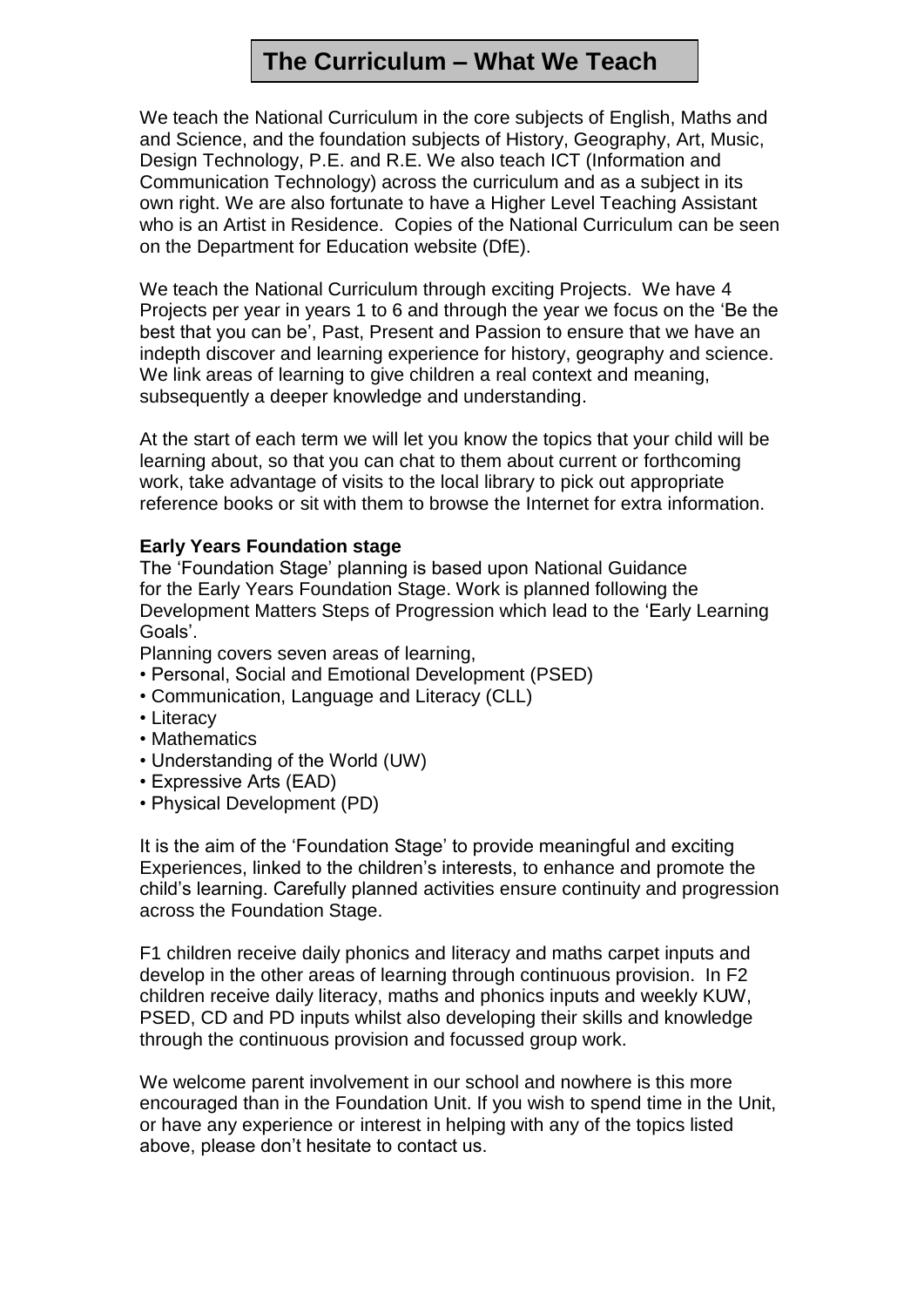## **Extra curricular activities**

We encourage the social, academic and sporting development of our pupils by providing a number of extra curricular activities.

At different times of the year we will be able to offer:

- Enterprise club Cricket
- 
- Wildlife and environmentalists club ICT club
- 
- Book club Gym club
- 
- Girls football  **Boys football**
- 
- Story club Maths club
	-
- Guitar **Guitar Recorder** 
	-
- Drama club Singing club
	-

We also have a thriving school choir that performs both in school and in the community, and we regularly put on theatrical productions.

In addition, we have close links with other groups in the area and through them we have been able to offer basketball, karate and multi-sports activities in the past. These are links that we will continue to develop, bringing further provision to your children.

## **Attendance**

If children are to succeed in their academic work it is important that they achieve the best possible attendance at school. In line with recent Government Policy and Practice parents are asked not to take term time leave in term time unless it is an exceptional circumstance. Holidays are not deemed to be an exceptional circumstance and as such will not be authorised as per our Winterhill Community Attendance Policy. Holiday lists are distributed as soon as dates are known so parents can plan their family holidays. Urgent medical appointments or illness, along with some other exceptional circumstances, are the only reasons for legitimate absence. Parents must contact the school of reason for absence on the day of absence.

### **Absences**

Authorised absences are those that fall under the following categories

- Acceptable medical reasons or an unavoidable cause
- Religious observances
- Non arrival of your entitled transport
- Exceptional circumstances at the schools discretion

#### **Unauthorised Absences**

Under current legislation we are obliged to call **all** absences for which we receive **no** explanation as unauthorised absences. They are assumed to be absences without **legal reason**, or without the parent's knowledge.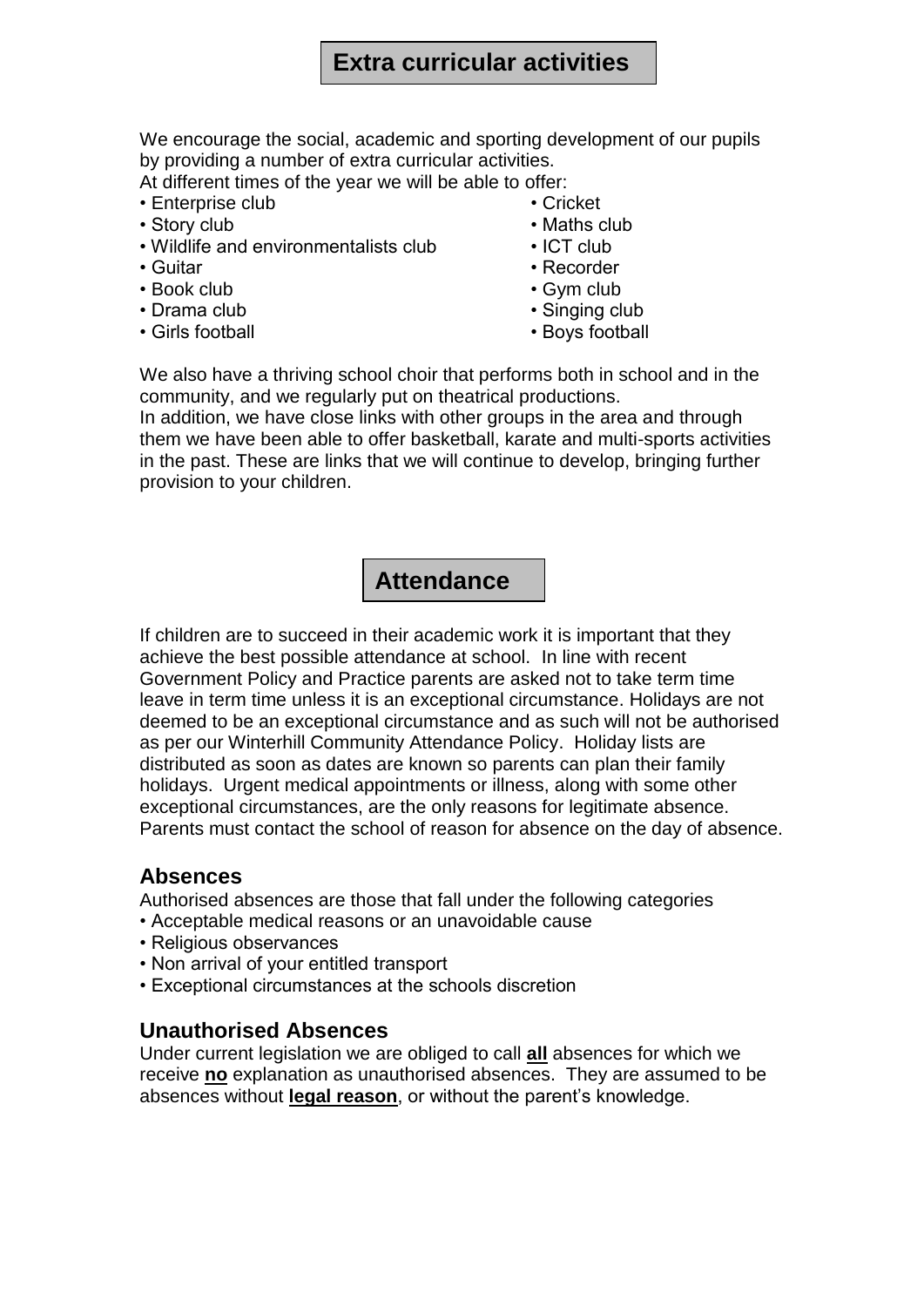## **If your child is ill at school**

We take the health and welfare of our pupils very seriously. We always inform parents if a child has been injured or feels ill, and we always welcome parents to school to discuss any concerns they may have about their child's welfare, progress or happiness. It is essential, therefore, that we have an up to date telephone number, and emergency contact numbers, so that we can make contact with parents or designated family members when necessary.

## **If your child is absent due to illness**

Please inform the school on **the first day** of absence. We ask you to keep the school informed about when your child is likely to return to school. If we don't hear from home by 9.30 am on the first day of absence, we are required to contact the Education Welfare Officer if we cannot contact you. This is to establish whether you are aware that your child is not at school, or if they are truanting. As you can understand this is a worrying situation for all concerned so it is vital you let us know as soon as possible if your child is absent with your permission.

## **Medicines in School**

Please note that members of staff are not able to administer medicines to children in school. If your child is prescribed medicine by the doctor then it is parents responsibility to come into school to administer the medicine. We are not allowed to store the medicine on site.

Exceptions are made in respect of asthma inhalers and epi-pens for children who have allergies. Please see the headteacher or Mrs Keenan (Inclusion Leader) who will advise parents about the storage of asthma inhalers and epipens at school.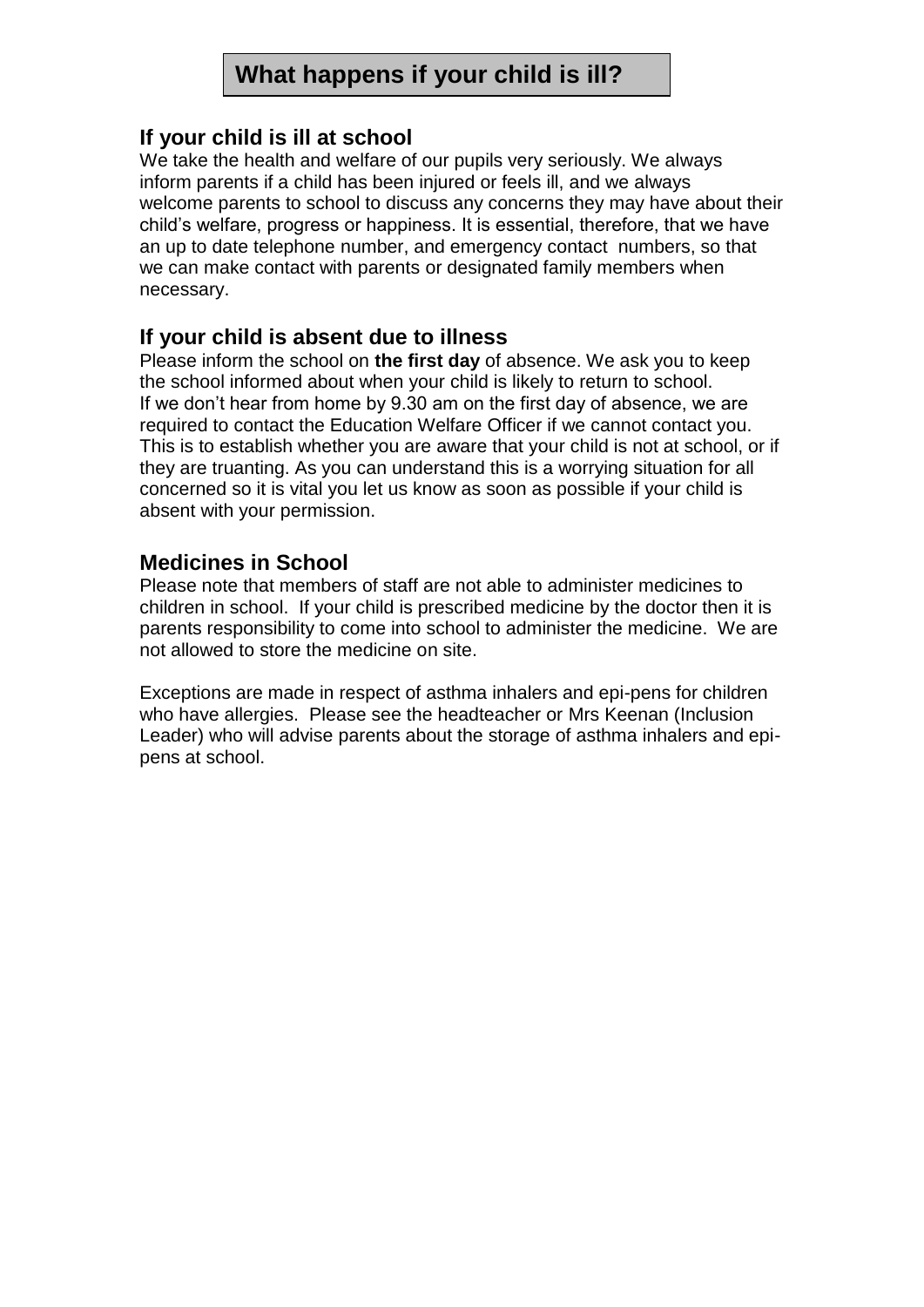## **Provision For Special Educational Needs**

Some 30% of our pupils are on the special needs register, which is slightly higher than national average. Most children are on the early stages of the register, meaning that they have experienced some difficulties with keeping up and their problems have been identified and addressed. Very few pupils in our school have Health and Care Plans, but those that have one receive extra support inside and outside the classroom. A number of pupils benefit from the Local Authority's Learning Support Initiative. All children on the register have work matched to them in class, and some have an individual education plan (IEP) with achievable targets. These are reviewed at regular intervals. Some children may be placed on the register if they experience emotional and behavioural difficulties which affect their progress and that of other pupils. They too receive special care and attention, including an IEP.

A member of staff is designated Special Educational Needs Co-ordinator (SENCo) . The teacher is responsible for coordinating information, progress review meetings with parents and help from specialist colleagues. The SENCO also has the responsibility of co-ordinating the work of teaching assistants (TAs). It is the responsibility of the class teacher to draw on such expertise.

#### **Our school SENCo is Mrs Trish Keenan.**

Please see our Local Offer on the School Website,

Teaching Assistants are employed as finances permit and needs warrant, to support pupils with SEN in the classroom.

If your child has special needs please do feel free to speak with the Head, class teacher or SENCO. We see our teaching of children with special needs very much as a joint effort and we rely on a close working relationship with parents.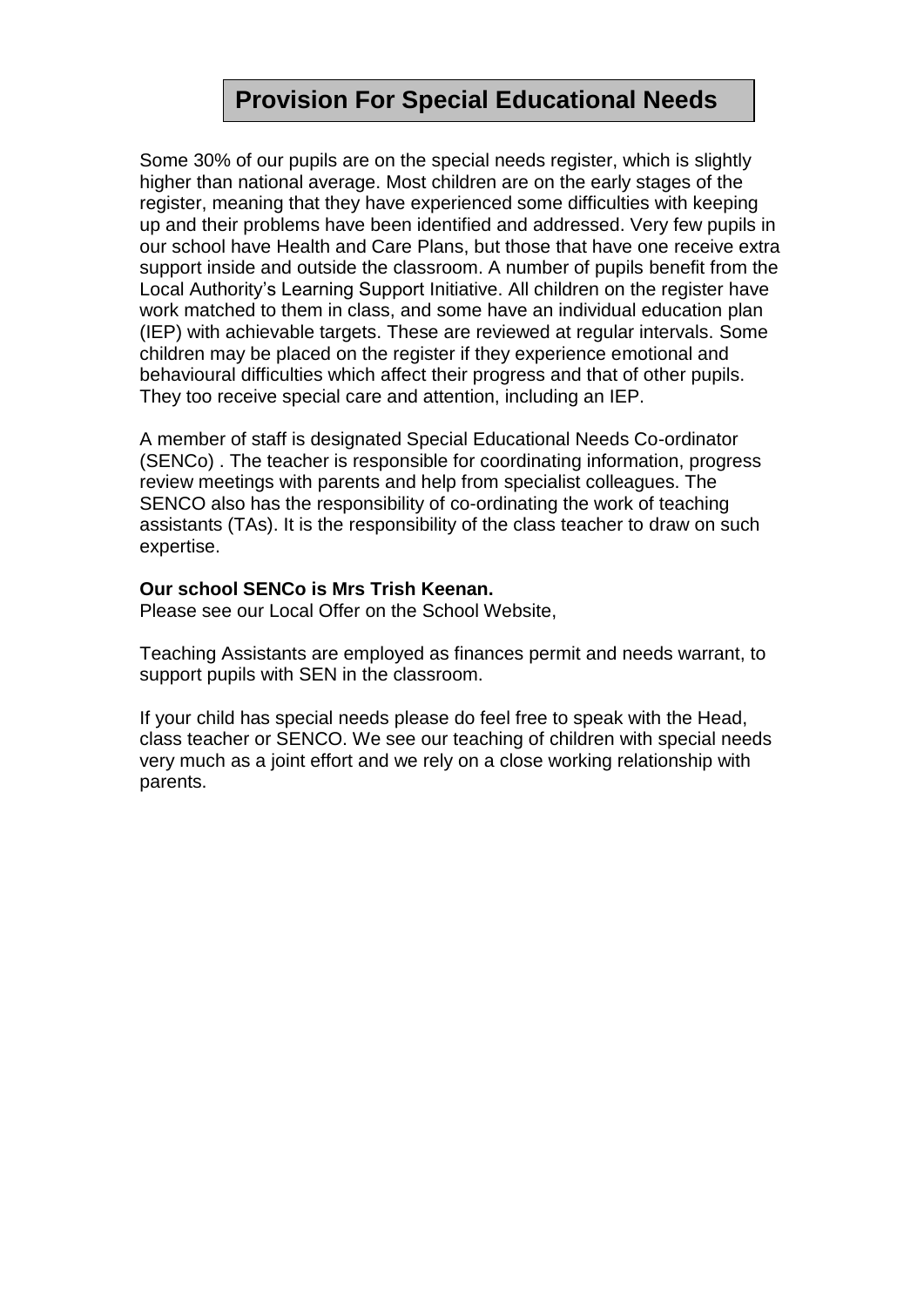## **Our Code of Behaviour**

Meadow View's behaviour policy aims to support children to develop effective executive functioning skills to be able to exhibit the following: Respect Responsibility Resourcefulness Resilience Reflection

By having high expectations, using consistent behaviour management strategies, developing trusting relationships and providing nurturing environments we aim to encourage all children to develop self-discipline and promote good learning behaviours. Staff should use **positive praise**, **cultivate aspirational goals** and model **unconditional kindness** to guide children into making good decisions. These skills will be explored and embedded throughout the curriculum and explicitly taught in the PSHE curriculum and whole school assemblies.

When children struggle to understand the situations they find themselves in and are unable to make good decisions, staff should use **restorative conversations**, **emotion coaching** and **reflection time** to help children to change their choices for the future. If needed **logical consequences** can be given to support this process. Restorative practice emphasises high expectations in ourselves and others and promotes high levels of challenge alongside high levels of support.

Negative behaviour is a means of communication used by children when they do not have the executive skills to be able to communicate their needs in a regulated way. At times children need more support than others to be able to manage large emotions, modify negative patterns of behaviour or communicate their needs in an appropriate way. Strategies to support these children are *emotion coaching*, *lego therapy*, *drawing therapy*, *circle of friends* and *restorative practise.* 

By helping our children to develop respect, responsibility, resourcefulness, resilience and reflection we are aiming to promote British Values and develop good adult citizens for the future.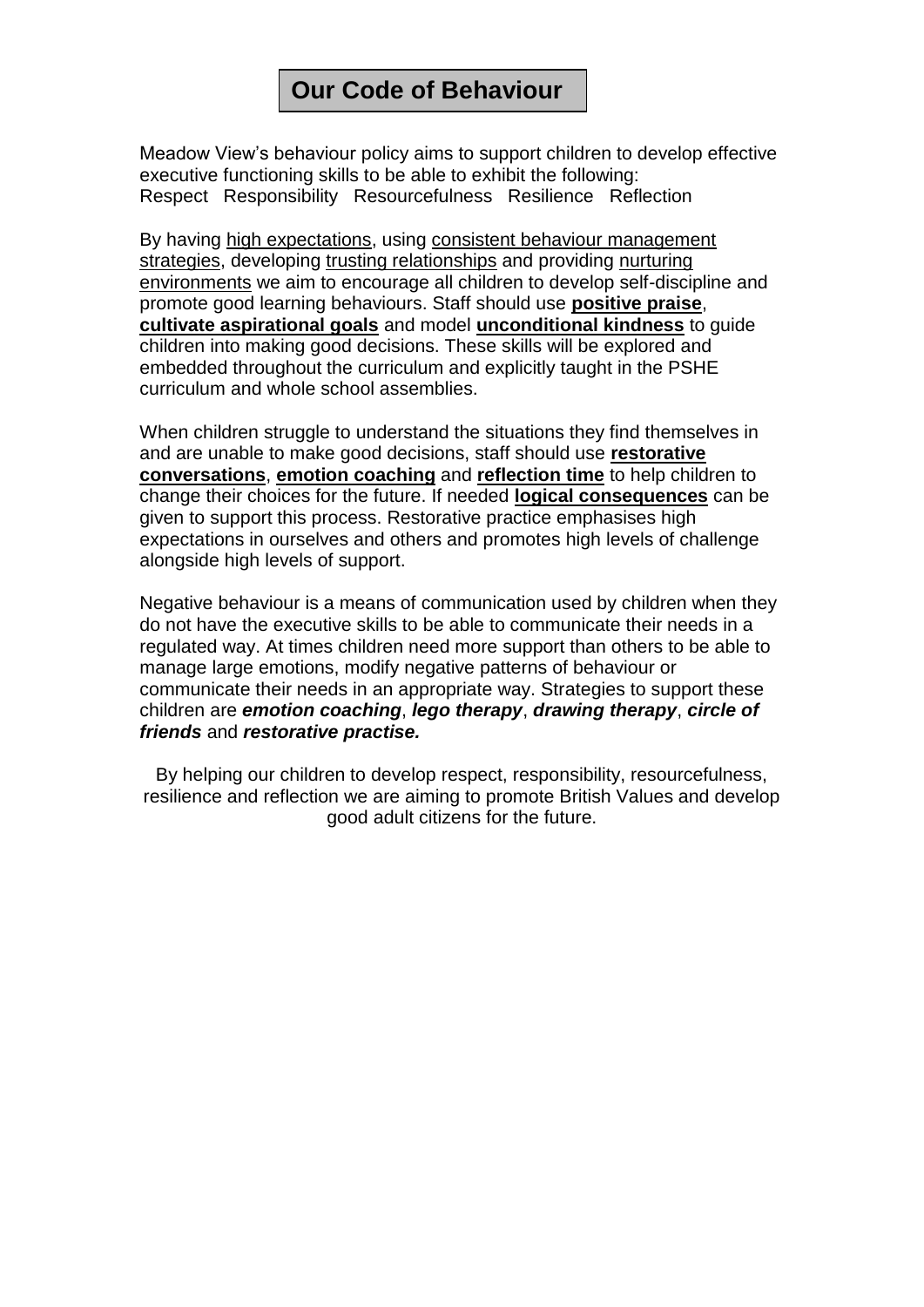## **Our Code of Dress**

As part of promoting the school as a family we have a **school dress code**. Please ensure your child has a school uniform and the correct PE kit.

This is:

- Dark blue jumper or cardigan (bearing the school logo is optional)
- A white or light blue polo shirt
- Dark trousers or skirt black or navy but not denim
- Light blue gingham dress
- Black shoes or trainers

#### **Please remember to write your child's name on all clothing.**

Not acceptable:

- Fashion shoes with heels or thick soles or flip flops/open toed sandals
- Football, rugby or county cricket shirts
- Jewellery of any kind
- Croptops
- Hooded sweatshirts

## **Dress for Safety in PE activities**

Children in Y1 to Y6 change to T-shirt and dark shorts. Pupils are permitted to wear sweatshirts or tracksuits for outdoor PE lessons when the weather is cold. They will require PE pumps for outdoor work. Children should ideally work in bare feet when in the hall, for agility, quality of movement and safety.

In Year 4, children are given the opportunity to go swimming. For this children will need:

- Boys swimming trunks (**not** surfer-style long baggy shorts) and towel
- Girls one-piece bathing costume (not bikini-style) and towel

*Please be aware that if your child is wearing an ear-ring stud following a recent ear piercing they will not be allowed to go swimming until the stud can be removed. Please check with the school when your child might be swimming before booking piercing appointments for them.*

#### **Jewellery**

Jewellery must not be worn for school. A sensible watch and/or simple stud earrings, if your child's ear are pierced, may be worn but **must be removed** for PE sessions prior to the lesson. If earrings/studs cannot be removed because they have recently been inserted then children will only be allowed to proceed with the lesson if they cover their earrings with tape. Staff are not permitted to remove or replace earrings in children's ears.

#### **THE SAFEST OPTION IS FOR CHILDREN NOT TO WEAR A WATCH OR STUD EARRINGS ON THE DAYS THEY HAVE PE LESSONS**

All PE items should be **clearly marked with the child's name** and kept in a draw string bag. Expensive named bags are not necessary and we do not have the space to store them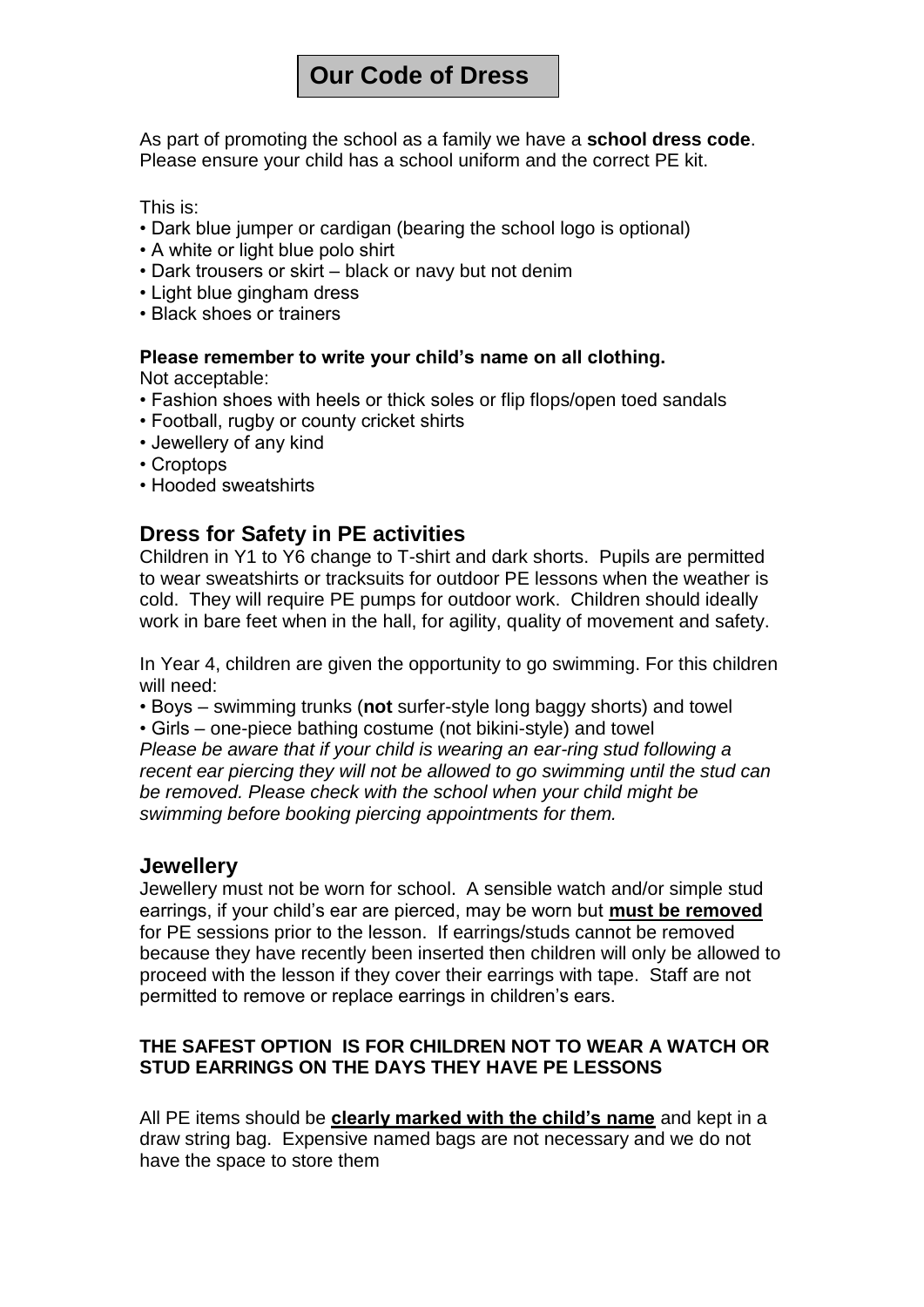## **What We Will Provide For Your Child**

To celebrate your child becoming part of our school family we will provide your child with a number of free introductory gifts! All children new to the school will receive the following:

- a **free** book bag
- a **free** PE bag
- a **free** water bottle

We consider all these to be essential items. Please ensure they have these in school every day.

However, should any of these items be lost or damaged we expect that you will order replacement items through school, and there will be a charge for these.

Please do not send your child to school with alternative bags or bottles as we do not have the storage facilities for these.

We will also provide the children with all their stationery needs. Paper, card, books, pencils, pens, rubbers, rulers, sharpeners, paints, crayons, etc – all will be given to the children in class. Therefore, we ask that children don't bring similar items into school from home, particularly not in glamorous and exciting pencil cases! This can cause friction between children, especially when items get misplaced or borrowed, and so these situations are best avoided by everyone using the school equipment.

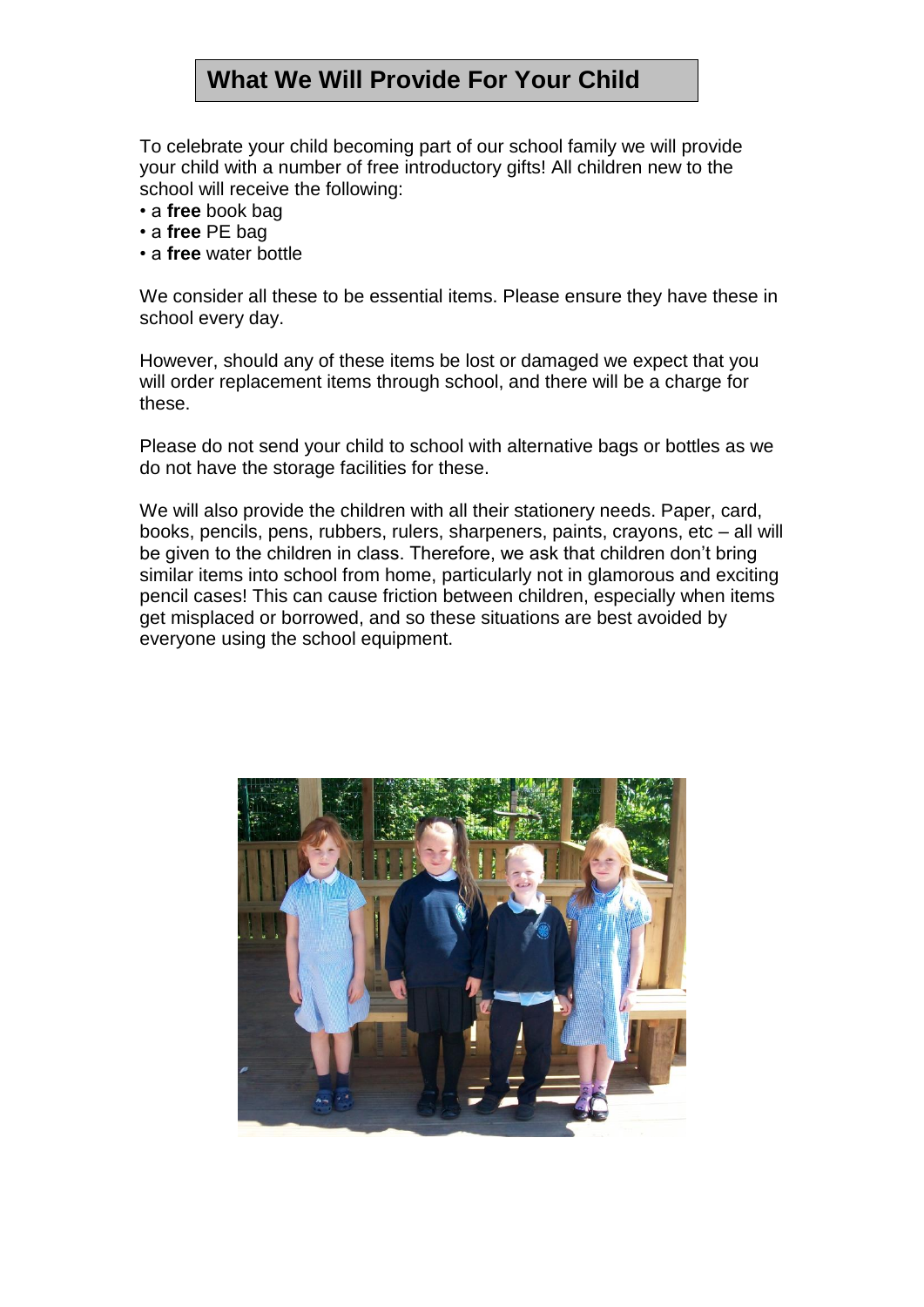## **Food in School**

We are a Healthy School and have been awarded Healthy Schools Status and take an active role in promoting healthy lifestyle choices. As part of this we encourage healthy eating throughout the school day.

### **Lunchtimes**

We operate a cafeteria system which provides an excellent choice of hot and cold dishes. Parents are welcome to approach the school for a typical week's menu. The cuisine is of a high standard, and the food is prepared on the premises. We are indeed fortunate to have Mrs. Gilling, our Cook in Charge, with us. We strongly advise prospective parents to consider the benefits of a nutritious school meal, which are available at a cost of £10.50 per week.

Dinner money for the whole week should be paid through School Money as we are a cashless school. You can pay either online or through local Pay Point in the local area. Please get a barcode from the school office if needed. Alternatively children may bring a packed lunch from home to eat in the dining area. Packed lunches must be brought in a suitable container clearly labelled with your child's name and class. Lunchboxes are stored on central racking and they are not accessible to children until dinner time. We regret we do not have refrigeration facilities for lunchboxes and advise that children don't have food that requires strict refrigeration or is close to 'Eat By…' dates.

## **Foundation Unit**

In Foundation you are invited to contribute 50p each week towards the cost of eating healthy snacks, drinks and baking. This is to be paid each Monday. A record book and money container is provided in your child's classroom.

## **Breakfast Club**

Breakfast club starts at 8.00 until the start of school at 8.40. If parents require the service of breakfast club they can book a place via the office. We are a not for profit breakfast club and only charge to cover our costs to support parents. We currently charge **£2.00** per child per day and this includes their breakfast.

## **School Dinners**

All children in F2, Y1 and Y2 are entitled to Universal Free School Meals. Our school dinners are nutritious and provide a balanced healthy menu. We can accommodate for allergies by requesting a meeting with school and our Cook in Charge, Cindy Gilling.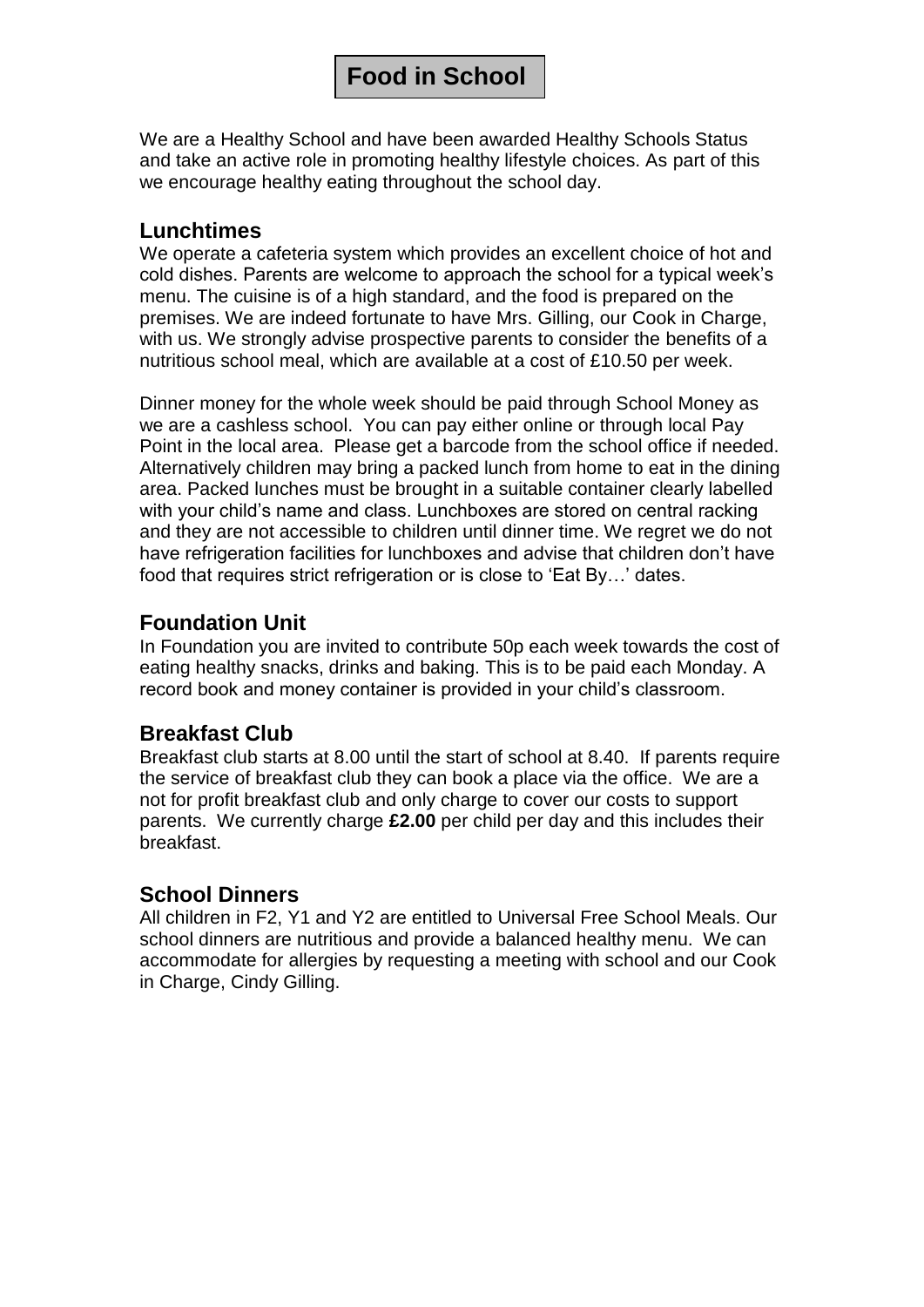## **Parent Partnership**

We place a high value on the role parents play in the education of their children and we do our best to develop a close and productive partnership. Last year we were one of the first school in Rotherham in achieve the Gold Charter for Child and Parent Voice Charter for the work we do in partnership in parents.

We encourage parents to come to school at the beginning and end of each school day and teachers are available at the end of most days to discuss any aspect of a child's school life.

The headteacher is usually around at the beginning of each day for an informal chat. More private or longer meetings with the headteacher or assistant heads can usually be arranged for the same day if required.

We hold termly parents' meetings so that all parents are given a regular opportunity to discuss their child's work and behaviour. There are also opportunities for parents to see the work of the school as a whole.

To enable all parents to become more involved in their child's learning in school, learning targets are themes studied in class are shared with parents on a regular basis.

We are constantly striving to improve our partnership with parents and comments and ideas to strength this further are always welcomed.

#### **Parent Helpers in School**

Parents are actively encouraged to come into class and volunteer time. This may be to listen to children read, support with work, help with art sessions, support visits or even to help the school improve specific areas in school such as gardening or library. Please speak to a member of staff or the headteacher if you would like to help in school. Parents who help in school will need to complete a DBS check.

#### **Parent Council**

All parents are welcome at Parent Council meetings which we hold once per half term. During Parent Council meetings we discuss school policy and practice and listen to parents view on these. We also have a suggestion box in the school entrance for items parents want to address at forthcoming meetings. Have a look at the 'You Said, We did' notice board outside of school of what the parent Council have contributed to so far.

#### **Community Cafe**

All parents are welcome at our half termly Community Café which we jointly run with Early Help. Each of the Café's have a different focus to support parents in our community. Past cafes have focused on E-safety, debt management, parenting, managing behaviour, things to do in the holidays, housing etc. Parents give suggestions for forthcoming themes.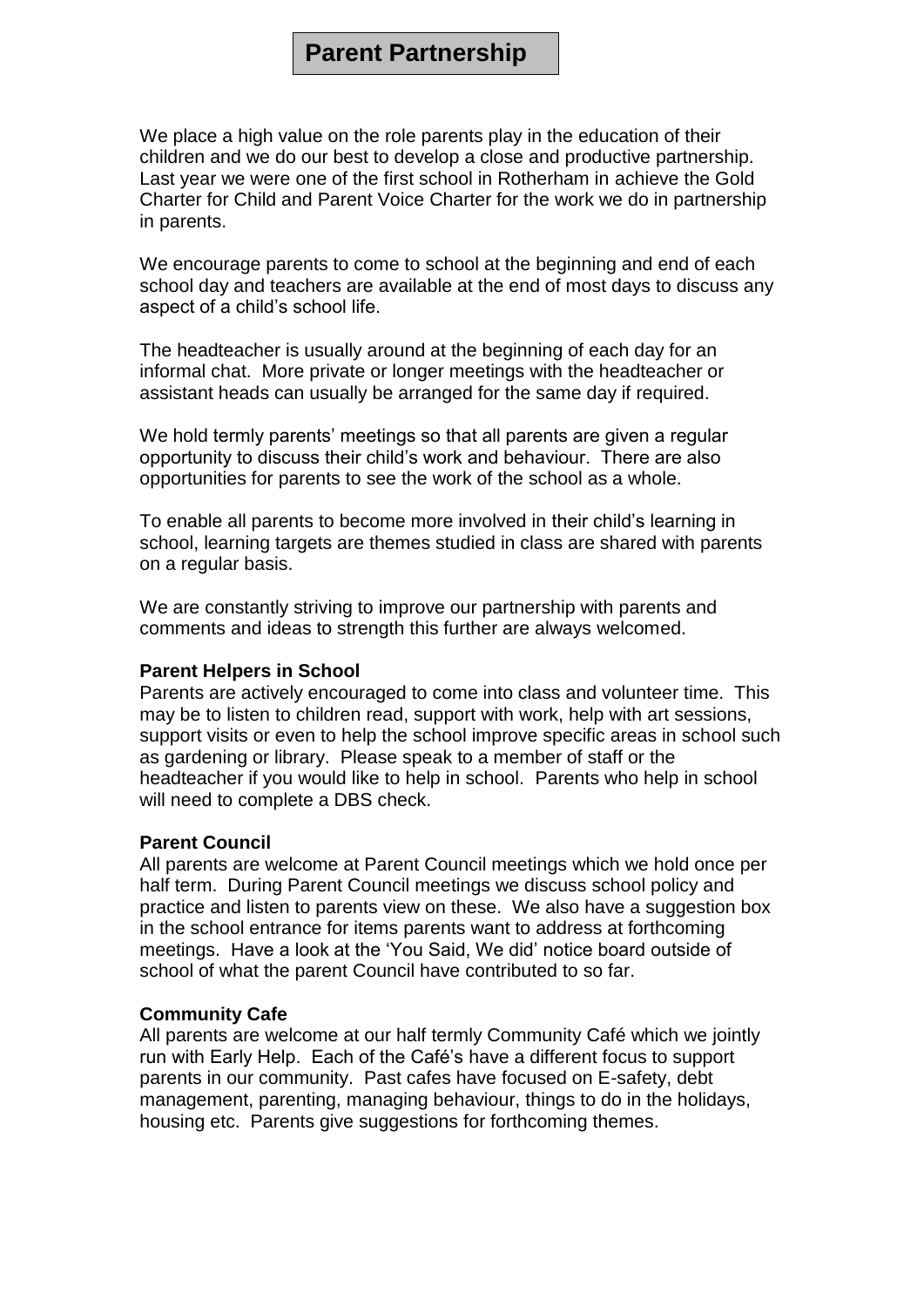## **The School's Governing Body**

Governors play a key and active role in all aspects of the school, with representative as follows:

The Headteacher One member of the staff Three parents Four co-opted governors

The governors meet regularly, as a full governing body or in committees, to discuss a wide range of issues relating to the life of the school and supporting the school's Developing Excellence Plan.

#### **Parent Governors**

There are three Parent Governors, all of whom can be contacted through school. They are elected by parents, normally for a period of 4 years. The current parent Governors are; Jill Newbolt Kenny Bromley Nicola Lee

#### **Chair of Governors**

The Chair of the Governing Body is Broydon Vickerage. His contact details can be found by contacting the school office or the Head teacher.

## **School Charging Policy**

The Governors Body will not charge for organised educational activities which take place wholly or partly during school time, except in certain circumstances which are explained below. Parents may be invited to make voluntary contributions to support some of these activities.

#### **1. Equipment**

Parents are not required to pay for or supply any materials, books or instruments for use in connection with school work. However, they may be invited to provide additional materials for subjects such as PE, Food Technology and Art/Craft.

#### **2.Cooking, Needlework and Craft**

The school may charge for, or require the supply of, ingredients and materials. In the Foundation stage, children bake regularly and the school requests a voluntary contribution of £1 per term to cover the cost of ingredients for this.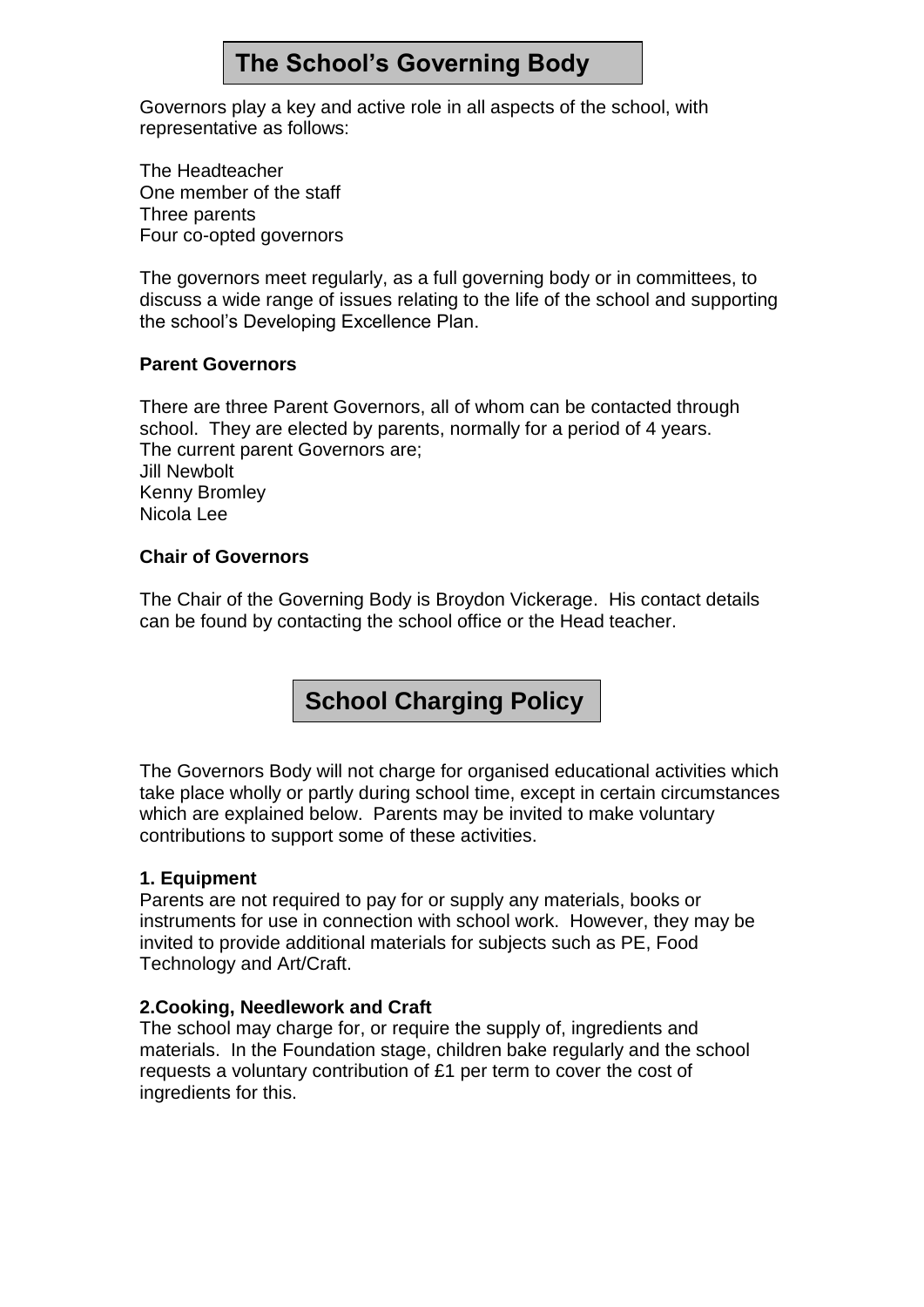#### **3. Day visits to place of educational interest**

Learning through first hand experience is essential for deep and meaningful learning. Our aim to ensure that all children go on an educational visit at least once per academic year. Parents may be asked to make a voluntary contribution, wholly or partly towards the cost of the activity. We will ensure that we break down these costs. There is no obligation to contribute and pupils would not be omitted from the activity because parents were unwilling, or unable, to contribute. However, the activity may not take place if parents are reluctant to support it.

#### **4. Weekend residential visits**

In the event of such an activity being organised, please note that it is a parental choice activity, and, therefore, a charge will be made for taking part in the activity. The charge will never exceed the actual cost of the activity divided equally by the number of pupils wishing to participate.

#### **5. Residential visits in school time**

Should such a visit be arranged, a charge may be made for board and lodgings, not exceeding the actual cost. Voluntary contributions may be asked for to cover the other costs of such visits.

#### **6. Theatre and Other Performances**

Parents can be asked to make voluntary contributions towards the cost of these activities. There would be no obligation to contribute and pupils would not be omitted from the activity. Parents can be informed, however, that the activity may not take place if they were reluctant to support it.

#### **7. Charges made to parents in respect of damage caused by pupils**

In cases of serious, deliberate damage, the Governors of Meadow View Primary reserve the right to charge the parents of the child/children concerned, with the costs of repair/replacement.

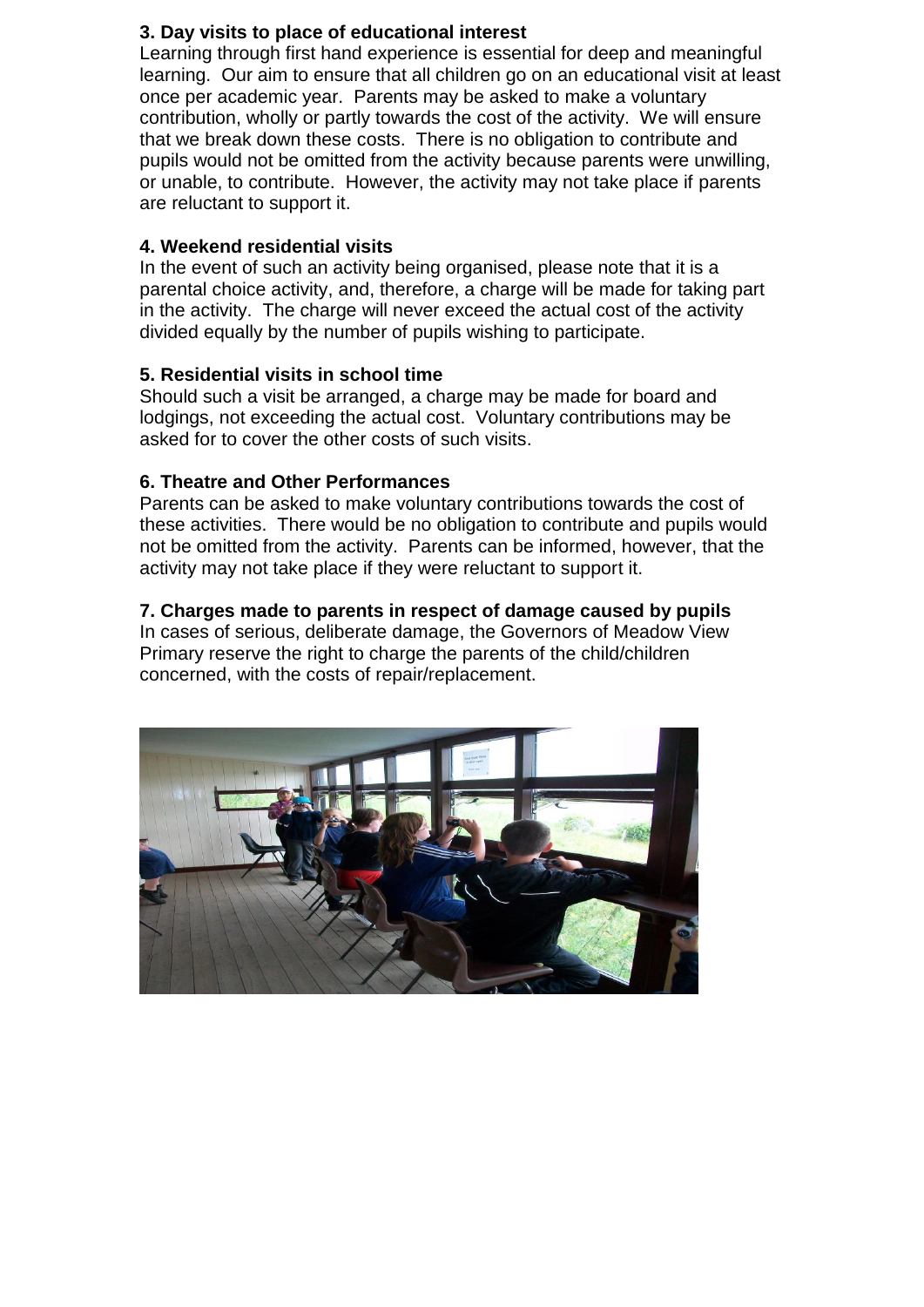## **Health and Safety**

All schools are required to have comprehensive policies for maintaining the health and safety of all of those on site. Copies of our policies are available in school.

All visitors to the school can only enter through the main entrance. The internal door between the entrance and main school is controlled with a fob entry system. The green gate (which is used to gain access to all classrooms aththe start and end of the school day) is only open between 8.30 and 9.00am and 2.55 and 3.30pm. All other times this is securely locked.

#### **Child Protection**

We have a very clear policy in relation to child protection. Any member of staff who has concerns about the well being of a child must report these to the headteacher as soon as possible. The Assistant Headteacher for Inclusion has the role of Designated Safeguarding Person and will take action as necessary, in accordance with the child protection policy. Should the Mrs Keenan not be present in school, the deputy safeguarding people are Mrs Smith, the Executive Head Teacher, Mrs Logan, The Head of School and Mrs Morgan, the Parent Support Advisor.

## **Smoking Policy**

The Governors of the school operate and fully endorse the No-smoking Policy of the school. This is also the policy of the LA.

SMOKING IS BANNED ON ALL OF THE SCHOOL PREMISES – INCLUDING THE FULL LENGTH OF THE DRIVE. This policy includes all staff and visitors.

We would also remind all parents and adults collecting children at the end of the school day that they must also ensure that they are not drinking **alcohol** or bringing **alcohol** onto the school premises.